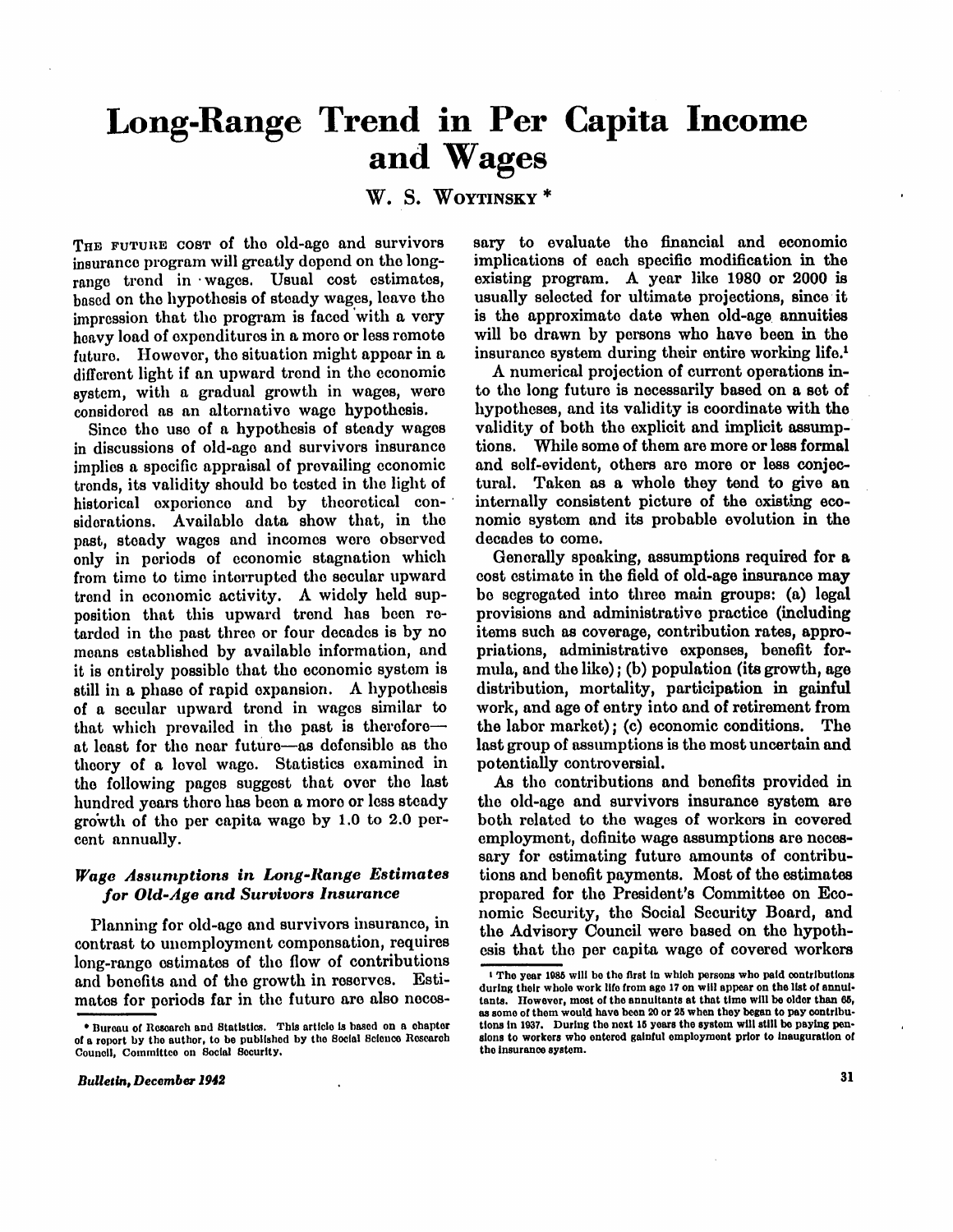in the years to come will remain at a level of  $$1,000$  or  $$1,200$  annually. It is, however, recognized by actuaries and others that this hypothesis is not self-evident. The alternative hypothesis of a steadily expanding economic system should therefore be kept in mind when analyzing the cost of the program.

## *Lag Between Contributions and Benefits*

In an insurance program which relates contributions and benefits to the wage level, the size of benefits at any given time is conditioned by wage levels which prevailed many years before. This lag between contributions and benefits may be measured on the basis of the distribution of covered workers and beneficiaries by age.

Excluding persons 65 or over and of unknown age, the average age of taxed wage earners in 1937 was approximately 35 years for men and 31 for women. These averages will be 37 and 33 years, respectively, if employees under 20 years of age—mostly individuals with irregular employment and insignificant earnings—are excluded and the age classes weighted by the amounts of their earnings. With the changing age structure of the population as time goes on, the average age of taxed wage earners will probably increase. It will rise slowly, however, hardly more than half a year in a decade, and the rise may be halted to some extent if domestic servants and farm laborers are included in the social security programs. All in all, for the purpose of the present analysis, it may be assumed that for the next half century the average age of individuals paying contributions for old-age and survivors insurance will be approximately 40 years for men and 35 years for women.

After the insured individuals reach the age of 65, they become eligible for old-age benefits,<sup>2</sup> but their benefit checks begin at this age only if they have terminated employment with covered firms. It seems likely that the effective age of retirement will be somewhat later, possibly 67 or 68.

The life expectancy of beneficiaries at the time they receive their first benefit check is about 12 years for men and 13 years for women, according to the 1937 Standard Annuity Table (which is appreciably below the "hypothetical" longevity estimated by Dublin and Lotka)." Therefore, the average age of annuitants in 1985 will probably be about 73 years for men and nearly 74 for women. Consequently, the theoretical lapse of time between the mean point of covered employment and the mean point of drawing benefits is approximately 34 years for men and 39 years for women.

The lag between contributions and benefits will develop gradually as the system matures. In the early phase, the mean point of covered employment will trail by only a few years the date the annuitants retire, so that the lag between contributions and benefits will be insignificant. It will increase by  $5$  or  $6$  months each year. In round numbers, it will amount to 5 years in the tenth year of operation, to about 11 years in the twentieth year, to 17 years in the thirtieth year. and so forth. This development will be very significant if an upward trend in earnings persists. If wages increase evenly 1 percent each year, for example, benefit payments in the first decade of operation will be related to an average annual wage approximately 3 percent lower than that on which taxes are being collected currently. The average disparity will be about 10 percent during the second decade and almost 20 percent in the third decade.

It may be objected that a definite benefit formula presumes a definite level of wages and that a scale of benefits which is appropriate to an average wage level of \$1,100 is not applicable to annual earnings averaging \$1,600 or \$2,000. If, however, it is anticipated that an upward trend in wages implies an upward revision of the benefit formula, long-range cost estimates should show at what time a disparity between benefits and the current wage level is likely to develop and how far a revision of the benefit formula might go without impairing the solvency of the program.

## *Trends in Population and in Economic Conditions*

During the first 40 years of this century, steadily declining birth rates slowed the growth of population in the United States, and, in conjunc-

It is not supposed that all beneficiaries will have been continuously in covered employment until they retire. According to the 1939 amendments to the Social Security Act, an individual who attains age 65 is "fully insured" if, since January 1, 1937, or since he attained the age of 21 (whichever is later), he has received taxable wages of notless than \$50 in at least half the elapsed calendar quarters or in at least 40 different quarters. The latter provision enables women workers who retire fairly early in life to be fully insured.

<sup>3</sup> Dublin , L*.* I. , and Lotka , A . J. , *Length of Life,* New York , 1936, p. 194. See also Metropolitan Life Insurance Company, *Statistical Bulletin,* November 1941, p. 3.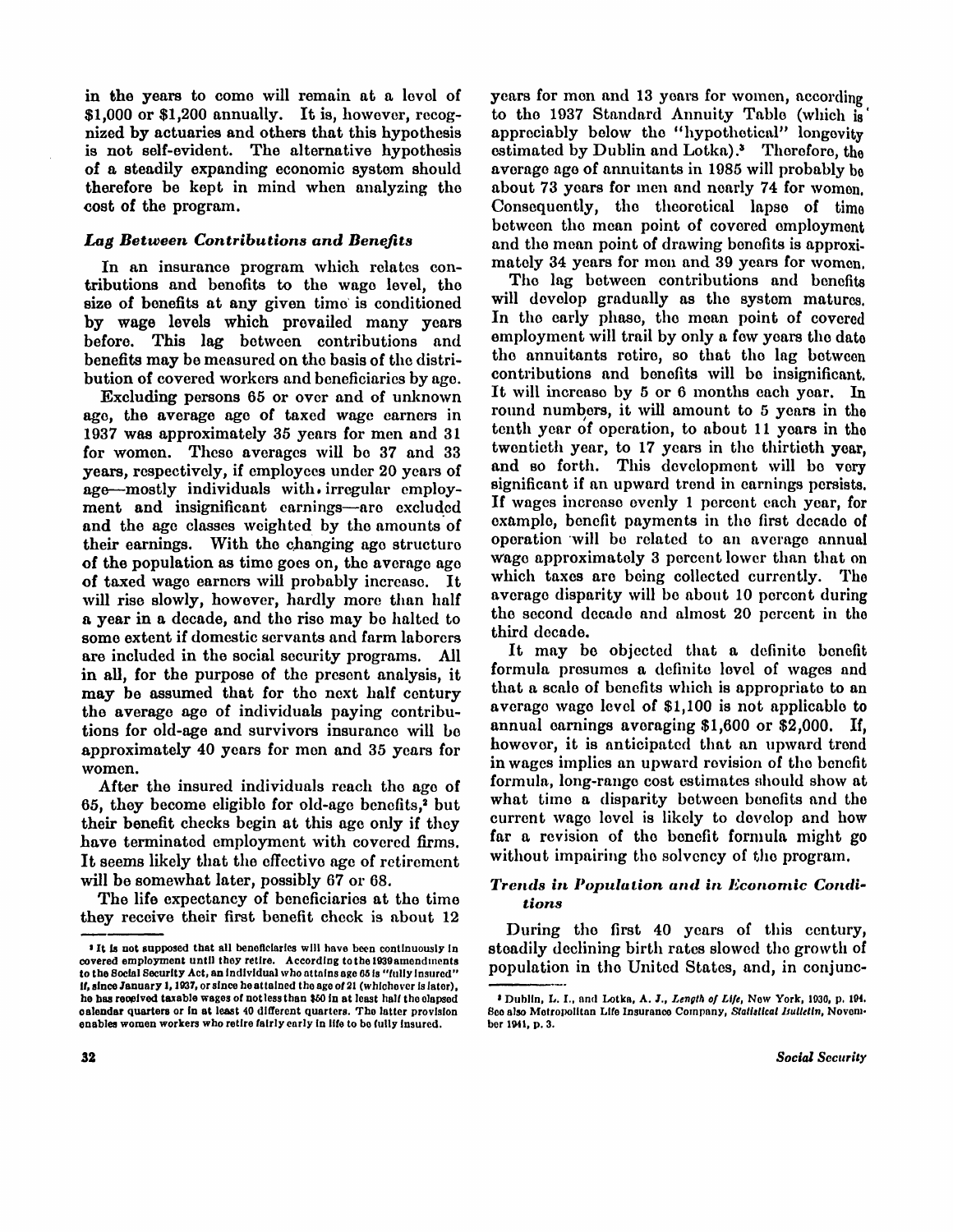**tion with declining mortality rates, caused the proportion of children to decline while that of aged persons increased. Most population experts are inclined to regard the sudden rise in birth rates in 1941 and 1942 as a short-time deviation from the secular trend, rather than an upturn in the longrange tendency, and to expect the proportion of**  aged persons to increase as time goes on. In **round numbers, from 5 percent of the total population in 1930, this proportion increased to 7 percent in 1940 and is expected to rise to 10 percent in the 1950's and 15 percent in the 1980's. From the standpoint of old-age insurance, this trend means that the burden of providing for the aged will increase and that the financing of old-age benefits may become increasingly difficult unless retirements are deferred to later ages.** 

**This unfavorable trend in the population structure may be counterbalanced by an increase in**  earnings. Since the brief experience with oldage and survivors insurance permits no conclusion on the secular trend in taxable wages, their probable future movement may be estimated by analogy with all wages and incomes in the Nation. The limitations of this method are obvious; there may be an appreciable disparity between trends in per capita income and in industrial wages, or between trends in taxable and nontaxable earnings. This source of error, however, is scarcely larger than that inherent in any projection of a historical series into the future. Generally speaking, the hypothesis of uniform taxable wages postulates that, with prices and cost of living remaining at the present level, the average of all wages or that of all incomes remains constant, while the assumption of increasing taxable wages assumes a steady rise in general well-being.

### *Nominal and Real Wages*

**One of the postulates of cost estimates expressed in current dollars is that there will be no sudden major variations in the cost of living during the period under consideration. The price factor is dismissed in these estimates on the theory that a material rise in prices would cause an adjustment of benefits to costs of living, whether or not it is prescribed in advance by law.** 

**I t is recognized that the possibility of variations in the purchasing power of the dollar is the weakest aspect in long-range cost estimates, as well as in all estimates related to the currency unit. How-**

**Bulletin, December 1942** 

ever, the hypothesis of steady prices does not necessarily imply steady wages. Cost estimates in terms of dollars presume only that there will be no material difference between variations in nominal and in real wages (or benefits), a reservation which may be combined with any hypothesis on secular economic trends. In any event, if this reservation is accepted, the future trend in wages should be deduced from past variations in real wages rather than those in nominal earnings.

An analysis of real wages also has the advantage of greater simplicity. From a long-range view, assuming more or less stable social and political conditions, the trend in real wages is determined by technical and economic progress, while in nominal wage variations this development is overlapped and in certain periods obstructed by autonomous, sometimes erratic, factors which affect the price level. Therefore, available series of real wages are smoother than those of nominal wages, their trend is clearer, and their extrapolation less hazardous.

Another important difference between the trends in real and nominal wages is that it is possible to envisage a steady future growth of real earnings, keeping pace with growth in the physical volume of the national output; but the future course of prices, cost of living, and nominal wages is unpredictable.

The extent to which the trend in real wages can be divorced in cost estimates from trends in population is less clear. It may be argued that a growing nation will possess an expanding economy, while a static population may mean a standstill in economic progress. An inverse relationship is also possible, however, inasmuch as a rapid increase in population in periods of insufficient work opportunities could load to growing unemployment and declining per capita income. It seems advisable, therefore, to make the wage hypothesis independent of specific population assumptions.

### *Bias in Price Indexes*

Although future variations in prices and costs of living are disregarded in long-range cost estimates, the price factor cannot be eliminated from an analysis of economic trends. In fact, the trend of real wages in the past cannot be established without extensive use of price indexes, and, if they are biased, the wage hypothesis is also likely to be biased.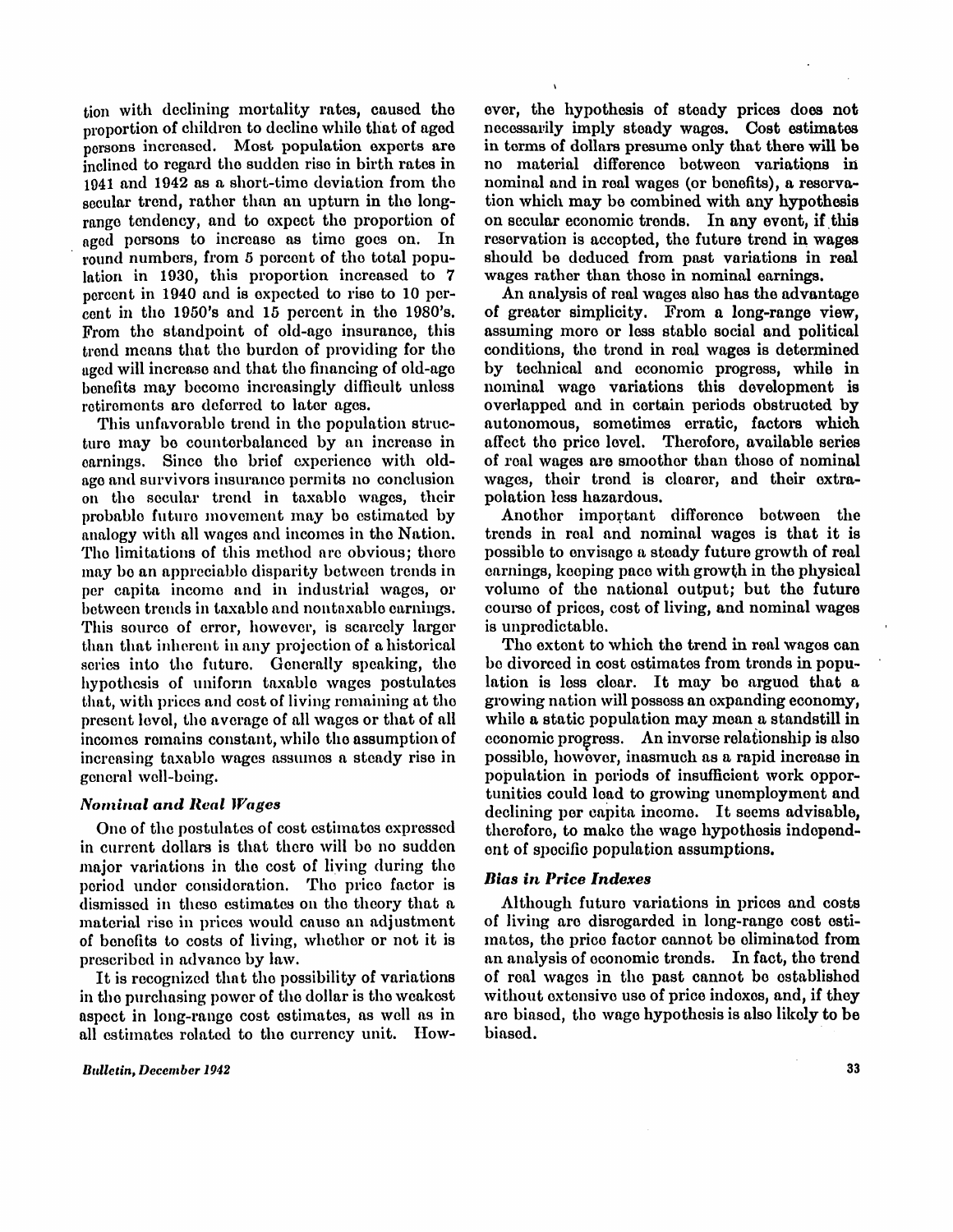An extended time series for real wages (in dollars with constant purchasing power or in the form of an index) is usually based on a combination of two series, one showing the course of money earnings and the other, price variations. The first series is computed as a weighted average of available wage data for different industries, while the long-range price index is usually obtained by linking together several short-range indexes. In most of the "weighted" price indexes used for this purpose, weights characteristic of the base date are kept steady throughout the period observed. This procedure is defensible in measuring short-term variations in the price level, but misleading conclusions may be drawn when the price index covers a long period in which substantial changes have occurred in consumption patterns.

Two types of changes in consumption may be distinguished. Those due to variations in taste. fashion, usage, and the like have an uncertain effect on the price index, while those associated with the ups and downs of individual commodity prices result necessarily in an upward bias of the price index. If, after considerable variations in individual commodity prices, a price index records no change in the price level, it might be inferred that the average consumer can now get, for the same amount of money, exactly the same set of commodities as at the base date. However, it is a postulate of price theory that consumers distribute their expenditures in the most economical way. As soon as the relationship of prices for individual commodities has varied, the earlier distribution of expenses ceases to be economical and, the theory presumes, consumers will look for another set of commodities which represents the maximum satisfaction they can obtain for a dollar. In this case, a steady price index conceals an increase in the purchasing power of money. Consequently, the deflation of a time series of money earnings by a price index results in an underestimate of the growth of real wages in prosperous years and an overstatement of their decline in periods of economic depression. The magnitude of the bias depends on the extent of price dispersion and the capacity of individual commodities to replace one another.

According to price statistics computed by the National Resources Planning Board and covering 612 commodities, wholesale prices in 1937 were on the average 12 percent under the 1929 level.

However, if the list of commodities arrayed by increasing ratio of the 1937 price to the 1929 price is divided into two equal groups (306 commodities in each), it is found that the median of the first group was 71 percent, and of the second, 105 percent. In a similar way, the dispersion of prices in specific groups of commodities (such as food, textiles, metals) may be computed. It is found that, by adjusting their purchases to changing prices in 1937, consumers had a chance to increase the real purchasing power of their dollar by 2 to 5 percent in comparison with that of the 1929 dollar inflated in accordance with the price index. This finding suggests that, while the price index indicated that \$100 had the same purchasing power in 1937 as \$114 in 1929, actually the amount of goods and services provided might be equivalent to 116-119 "1929 dollars." A more nearly accurate measurement of the effects of divergent price variations requires exact, information on the extent to which goods with relatively rising prices are replaced by those with falling prices.

But this is not the whole story. A price index with rigid weights fails to record the appearance of new commodities on the market. In the last two decades many new articles have become indispensable for millions of consumers, and a conventional price index tells nothing of the power of the 1940 dollar to purchase things which did not exist two or three decades before or which existed only for the rich. But it is obvious that new commodities are not accepted unless, in the judgment of consumers, they are preferable to the old commodities, i. e., promise dollar for dollar a greater satisfaction.

To sum up, if price indexes of the usual type are used to deflate a series of money wages or incomes extending over several decades, it is likely that the real wage (or real per capita income) at the end of this period will be understated. The bias develops gradually and may vary between 2 and 5 percent per decade or between 0.2 and 0.5 percent annually if the dispersion of prices is approximately of the same magnitude as it was in the 1930's.

## *Trend in Per Capita National Income From 1829 to 1929*

Only fragmentary information is available on the progress of the national income in the United States in the nineteenth century. Statistics for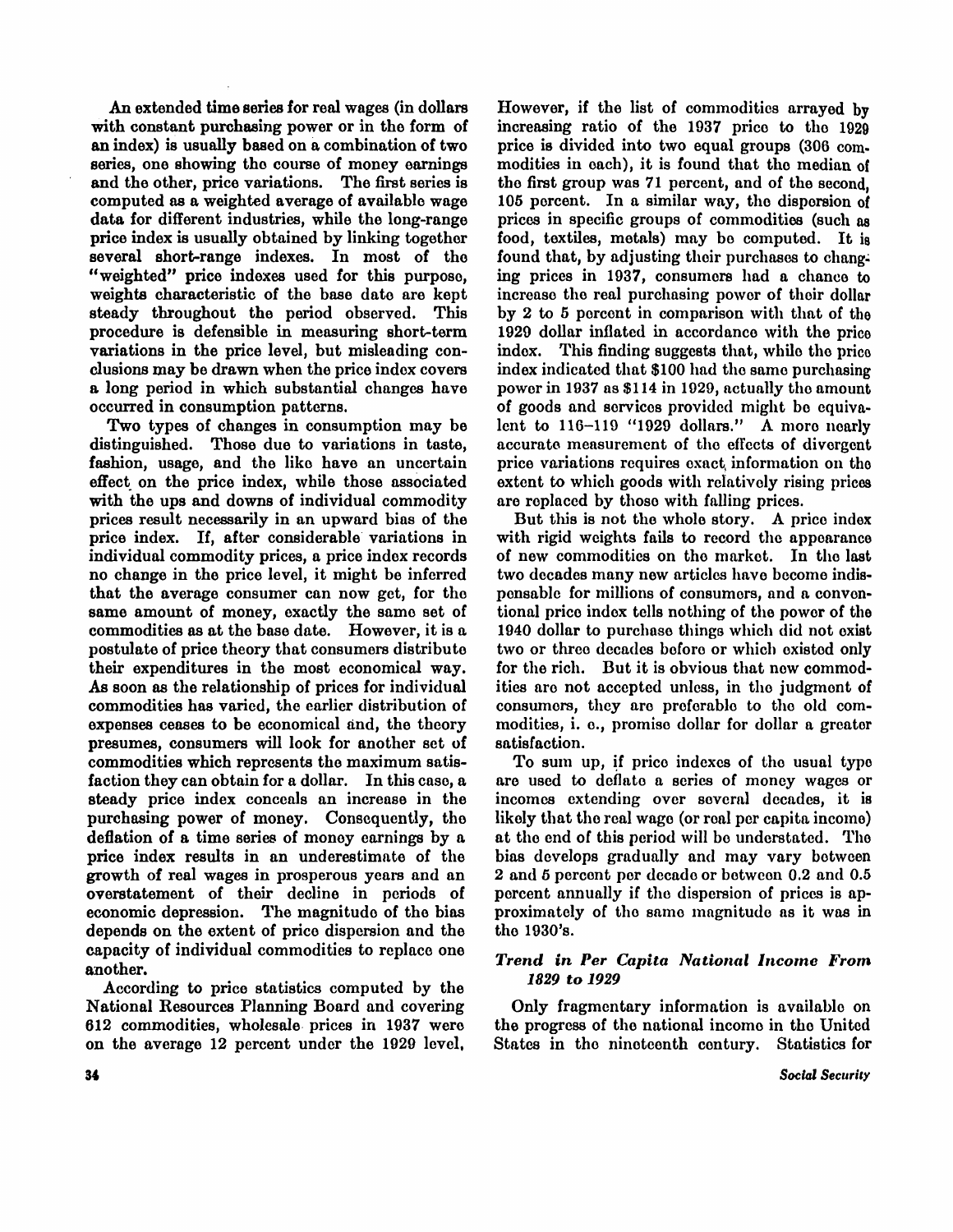**Chart 1.—***Variation of the per capita real income in the United States, according to Robert F. Martin, 1829-1929* 



the period prior to the Civil War are particularly thin, and would be totally inadequate for farreaching estimates except for data on the physical volume of national output included in decennial industrial censuses and early censuses of population. On this basis, Robert F. Martin computed estimates of national income for the 140-year period beginning in 1799.<sup>4</sup> His principal table shows total and per capita "realized national income" in current dollars and suggests two alternative adjustments of dollar incomes to changes in price level: (a) by an index of cost of living and (b) by an index of wholesale prices. The two indexes differ considerably in their annual variations, but there is no appreciable disparity between their secular trends. In the following discussion, reference is made only to the real-income series adjusted by the cost-ofliving index. For the nineteenth century, Martin's estimate is restricted to the decennial census years, and annual figures are computed since 1900. To retain comparability between the two centuries, however, only census years are plotted in chart 1.<sup>5</sup>

Martin points to a distinct decline in the per capita volume of goods and services during the unsettled period between the 1780's and the 1840's. The growth of prosperity began with the 1830's and is reflected in the real-income data from 1829 to 1929. Although the upward swing was interrupted in the 1860's and by the first World War, it is fairly well represented by a smooth curve with ordinates increasing by 15 percent per decade or 1.41 percent annually.

Martin believes that the increase in the actual volume of goods and services per individual is somewhat overstated in his figures, because the many services performed and goods produced within the home in the early days did not enter into the exchange economy and appear in the national income accounts. The increase shown would therefore be partly attributable to the transfer to the market of services formerly performed at home.

It seems, however, that the gradual absorption of the home economy by exchange and market economy was only a minor factor in the growth of real per capita income in the 100 years observed.<sup>6</sup> On the other hand, it is highly probable that the growth in real per capita income is understated by Martin because of the method used to adjust current national income to changes in the purchasing power of the dollar. With a correction of 2 to  $\overline{4}$ percent per decade, it appears that real per capita income increased from 1829 to 1929 at an average rate of 17 to 19 percent per decade or 1.6 to 1.8 percent annually.

#### *Trends in Real Wages*

The upward trend in real wages, which began in the late 1830's, has been interrupted time and again by set-backs and periods of stagnation, so that the course may be represented by a series of terraces towering one over another, with rugged slopes from one level to the next. The most destructive set-backs occurred in the late 1830's, the 1860's, the early 1900's, and early in the first World War. If, instead of surveying the progress achieved during the last 100 years or more, one examines only a period which happens to include a severe set-back, the conclusion may be reached that workers have been deprived of their share of the growing wealth of the Nation. The more inclusive of the studies examined in the following pages, however, evidence a very clear upward trend in real earnings.

 $\bullet$  The home economy rested in the early days of this period on the activity of family members not working for pay or gain, and the progress of the exchange economy was marked by their entry into gainful pursuits. It is likely, however, that the productivity of home workers was considerably lower than that of gainful workers in the same families. It is not very probable that shifts from home to exchange economy were responsible for the increase of estimated income by more than 10 percent in 100 years. *Real-wage index of Hansen,*—The first index of

<sup>4</sup> Martin , Robert F., *National Income In the United States, 1799-1938,* New York, National Industrial Conference Board, 1939.

 $\mathbf{s}$  The basic data for all the charts used in this article will be carried in the longer report.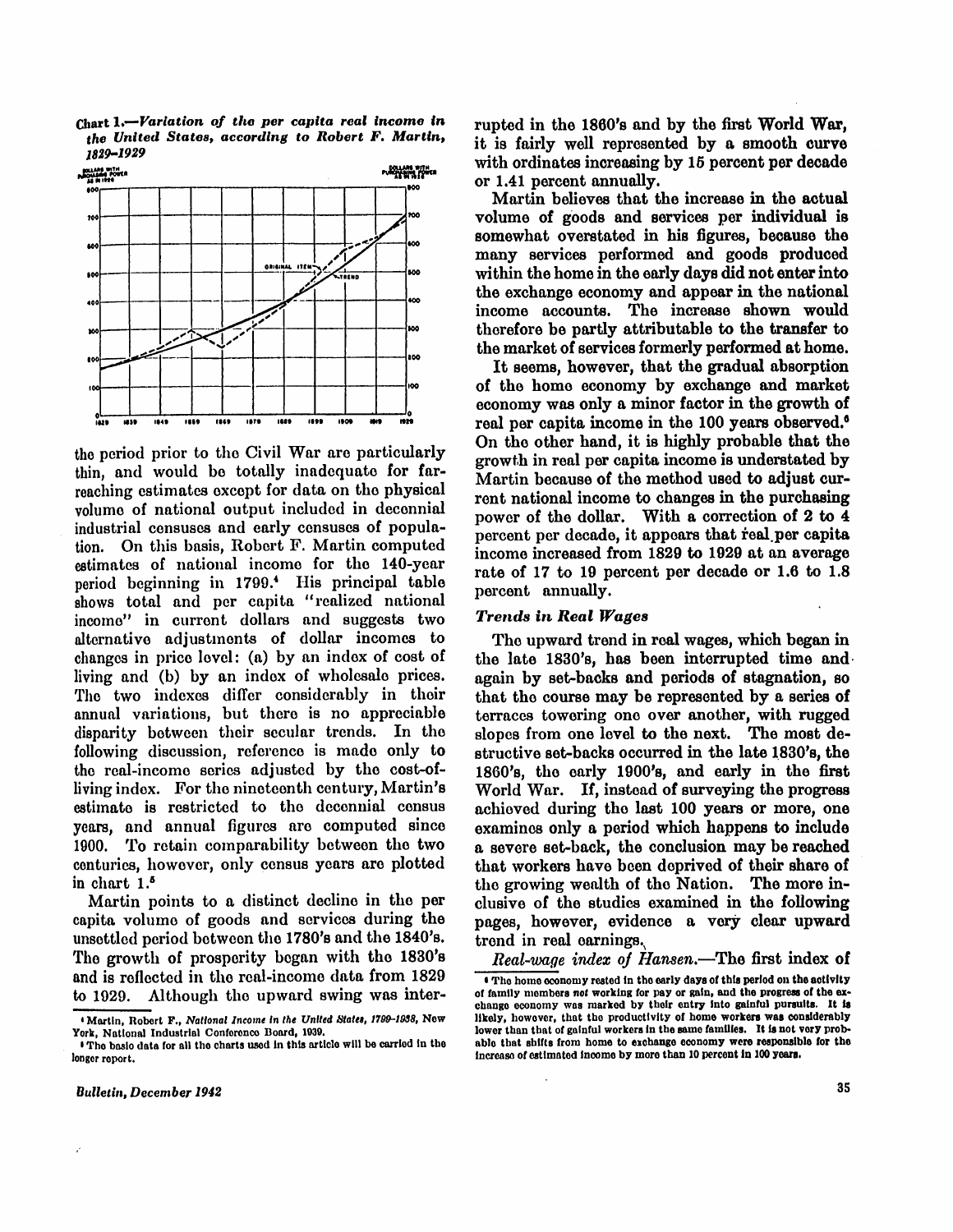**real wages covering more than a hundred years was constructed by Alvin Hansen. <sup>7</sup> H e began with two series of money wages, one based on several wage indexes computed by his predecessors and the other established as an average of the index numbers of weekly wages of laborers and artisans, compiled by the Russel Sage Foundation. These two series, independently derived and based on different data, agree remarkably with each other.** 

The difficult task of transforming the index of **money wages deduced from the two series into one showing variations in real earnings was accomplished with the aid of a cost-of-living index which he constructed. After plotting his index of real wages on a semilogarithmic chart, Hansen determined, by the freehand method, the straight linear trend of the curve (discounting its decline in the 1860's) and found an average growth in**  real wages of 1.04 percent annually. He warned, **however, that the trend might be considerably altered by future events.** 

**Hansen's real-wage index is presented in chart 2**  on an arithmetic scale. Its annual variations **appear excessive in comparison with the variance of his index of money wages, and i t seems that the price index which he used to deflate money wages was too sensitive. The long-range trend of the original index is represented on the chart by an** 

<sup>7</sup> Hansen, Alvin, "Factors Affecting the Trend of Real Wages," American *Economic Review, March 1925, pp. 27-42.* 

## **Char t** *2.—Index of average real wages in the United States, according to Alvin Hansen, 1820-1923*







**exponential curve analogous to the straight line plotted by Hansen on a semilogarithmic chart. I t indicates an average increase of real wages by 1.1 percent annually, slightly more than Hansen suggested.** 

*Real-wage indexes of Douglas.***—From variations in money wages and retail prices, Paul H. Douglas established the probable trend in average real earnings of employed industrial workers from 1890 to 1926. <sup>8</sup> I n a paper presented in 1925 before the American Economic Association, he estimated the annual real earnings of all employed workers in 1924 at 128 percent of the average for 1890-99 but found that all gains were made after**  1914. <sup>I</sup> He gave an affirmative answer to his **question whether a continued increase in real** 

 $\bm{s}$  In an earlier study prepared jointly with Franco –Lamberson, Douglas continued Rubinow's series up to 1918 ("The Movement of Real Wages, 1890-1918," *American Economic Review,* September 1921, pp. 410-426). He found a striking decline in real wages during the World War, with the low mark in 1917. The conclusion Douglas drew was reversed in a later study in which he used a larger statistical base and improved methods of analysis *(Real Wages in the United States, 1890-1926,* Boston, 1930).

<sup>•</sup> Douglas, Paul H., "The Movement of Real Wages and Its Economic Significance," American Economic Review, March 1926, supplement, pp. 17-58.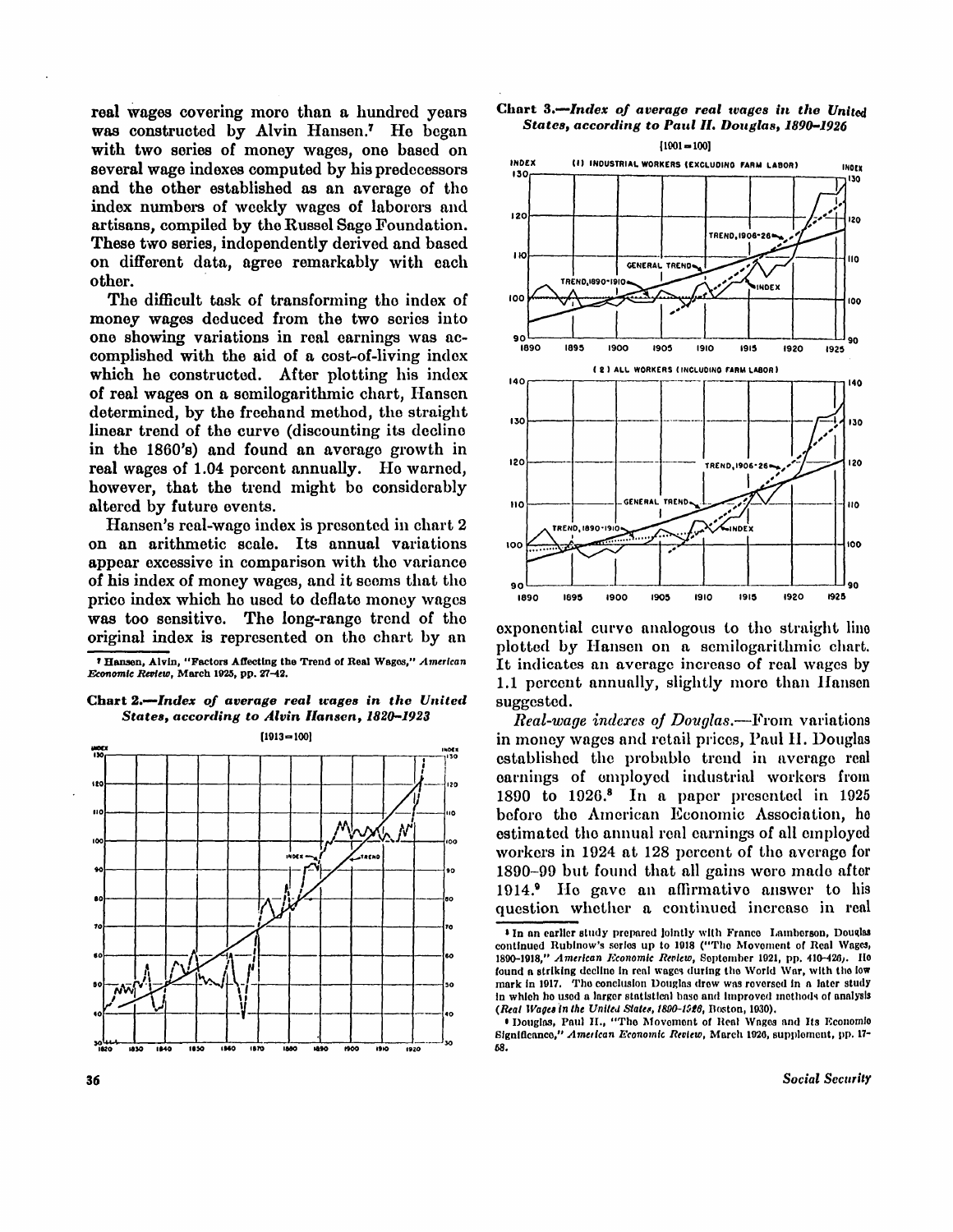earnings might be anticipated, with the reservation that a rise in agricultural prices, especially for foodstuffs, might cut the gains in the real earnings of city workers. He thought that this danger would be checked by an increase in the produc-

tivity of manufactures on the one hand and tradeunion activity on the other.

Later, in his book on real wages, Douglas elaborated his estimate of the progress of wages with allowance for variations in employment.

**Char t 4.—***Index of average real wages in the United States, according to Harold G. Moulton, 1801—1932*  $[1926 - 100]$ 



**Bulletin, December 1942**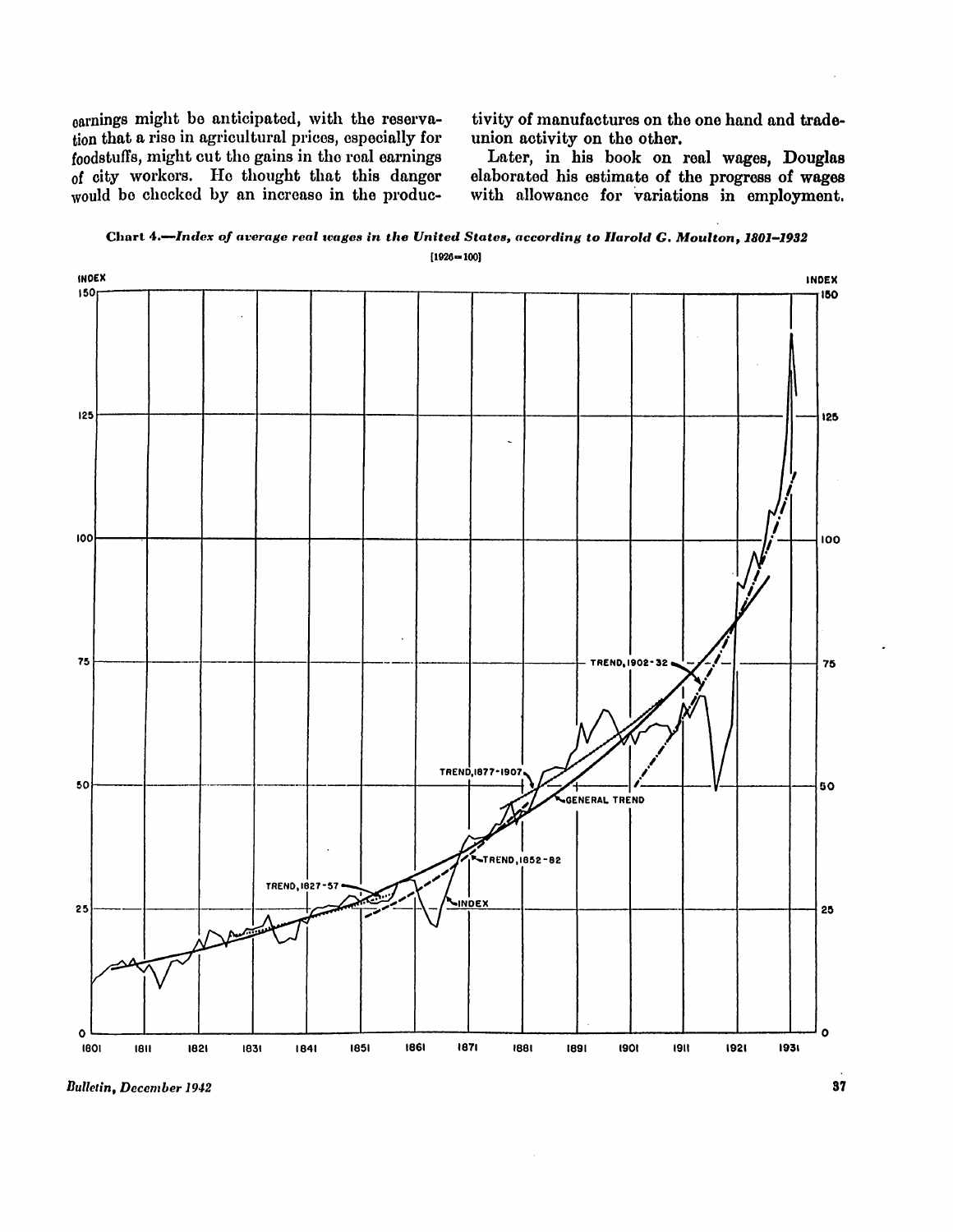The indexes he established are presented in chart 3. The general trend of each index is shown on this diagram in terms of a steady percentage rate of annual growth during the whole observed period.

Douglas found the average rate of increase in real wages to be 0.62 percent per annum for industrial workers and 0.67 percent for all workers, including farm labor. Although these rates are appreciably lower than those computed by Hansen for a much longer period, the two authors agree fairly closely in their estimates of the increase in earnings from 1890 to 1923. The years covered by Douglas' series include, indeed, a period of stagnation in real wages which was one of the longest in the history of the United States.

A better understanding of the movement of real wages as described by Douglas is obtained if the trend is computed for two 21-year periods separately (1890-1910 and 1906-26), as indicated by the dotted lines on chart 3. The average annual rate of growth in real wages from 1890 to 1910 was only 0.24 percent for all workers, includ ing farm labor, and was still lower for industrial workers alone. On the contrary, in  $1906-26$ , real wages increased at an average annual rate of 1.31 percent for industrial workers and of 1.43 percent for all workers, including farm labor.

*Real-wage index of Tucker.*—The index of real wages computed by Rufus S. Tucker covers the period 1791-1932 and is based on a compilation of several well-known wage and price indexes.<sup>10</sup> Tucker's method of reducing money wages to currency units with constant purchasing power rests on the observation that wholesale prices are less stable than retail prices and that disparity in the magnitude of variation is particularly obvious in food prices. He therefore suggested that the wholesale-price index used to deflate money wages of the nineteenth century be replaced by a "composite" index of cost of living" constructed as an average of the wholesale-price index and the index of money wages.<sup>11</sup> This suggestion was supported by the statement that retail prices are merely a combination of wholesale prices and wages with a small amount of interest, rentals, and profits.

The real-wage index computed with the help of

this composite price index is much smoother than that constructed by Hansen, and its trend sug. gests an average growth in real wages from 1832 to 1932 of 0.93 percent annually. It is, however, open to criticism, since it disregards the fundamental difference between short-term and longrange variations in prices. Although retail prices (and costs of living) are less sensitive to sudden business changes than wholesale prices, there is no evidence that a similar or inverse correlation exists between long-range changes in wholesale and in retail prices. The continuous disparity between the retail and wholesale price trends postulated by Tucker would mean substantially that, from 1830 to 1930, retail prices increased nearly 200 percent (from 59 to 172, with  $1913 \pm$ 100), while wholesale prices did not rise more than 40 percent (from  $88$  to 123). Thus, the "composite index of cost of living" indicates that, if the margin between retail and wholesale prices were 25 percent in 1830 (in terms of wholesale prices). it would amount to 261 percent in 1930.

k. C

*Real-wage index of Moulton.*—From Tucker's index of money wages, Harold G. Moulton deduced an index of real wages for the period 1801- 1932, adjusting it to changes in dollar purchasing power by a wholesale-price index of the usual type.<sup>12</sup> Although this deflation factor tends to overrate the magnitude of annual fluctuations in real wages, it gives a more realistic picture of their long-range trend than the "composite index of cost of living."

On chart 4 the trend of real wages estimated by Moulton is represented by an exponential curve rising 17.6 percent per decade or 1.63 percent annually. By dividing the observed period into four overlapping 30-year sections and fitting the trend curve to each section separately, the sectional curves show the following rates of growth in real wages (in percent):

|                             | 1827-57 |      | 1852-82   1877-1007 | 1902-32             |
|-----------------------------|---------|------|---------------------|---------------------|
| Average increase per decade | 13.7    | 26.1 | 14. 1               | $\frac{31.6}{2.79}$ |
| Average annual increase     | 1.29    | 2.35 | 1.33                |                     |

<sup>12</sup> Moulton, Harold G., Income and Economic Progress, Washington, Since Moulton's index refers to earnings of employed workers and does not reflect wage losses due to unemployment, it should be pointed out that the depression of the 1930's wiped out a

Brookings Institution, 1935.

<sup>&</sup>lt;sup>10</sup> Tucker, Rufus S., "Real Wages Under Laissez Faire," Barron's National *Financial Weekly,* Oct. 23, 1933.

 $11$  For the period prior to 1880, two alternative cost-of-living indexes are suggested—one with wages and wholesale prices equally weighted, the other with wages weighted 2 and wholesale prices 1. Only the first "composite index " is used here.